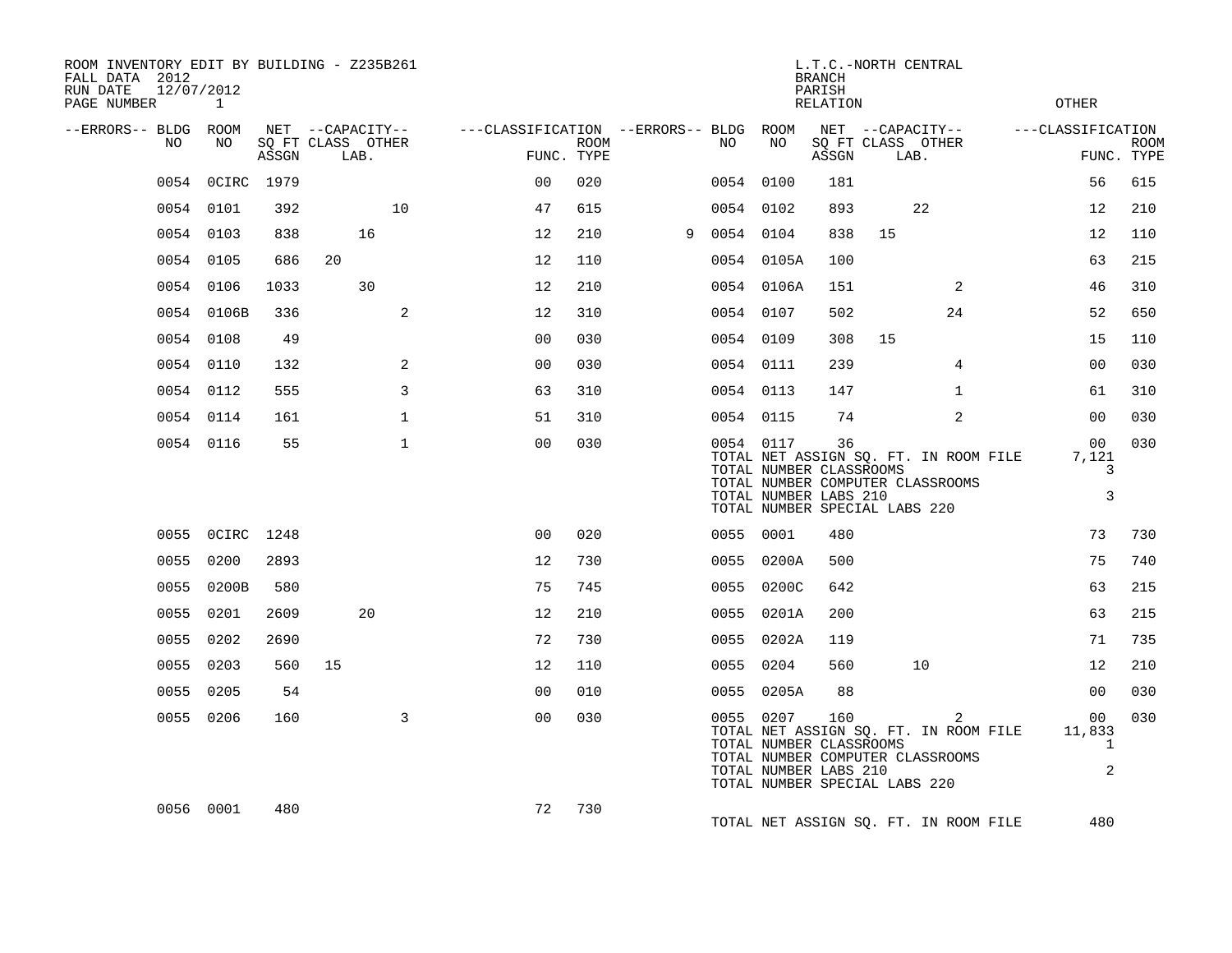| ROOM INVENTORY EDIT BY BUILDING - Z235B261 |                      |                   |                 |                               | L.T.C.-NORTH CENTRAL             |                   |
|--------------------------------------------|----------------------|-------------------|-----------------|-------------------------------|----------------------------------|-------------------|
| 2012<br>FALL DATA                          |                      |                   |                 | BRANCH                        |                                  |                   |
| 12/07/2012<br>RUN DATE                     |                      |                   |                 |                               |                                  |                   |
| PAGE NUMBER                                |                      |                   |                 | RELATION                      |                                  | OTHER             |
| --ERRORS-- BLDG<br>ROOM                    | NET<br>--CAPACITY--  | ---CLASSIFICATION | --ERRORS-- BLDG | ROOM                          | NET --CAPACITY--                 | ---CLASSIFICATION |
| NO<br>NO.                                  | SO FT CLASS<br>OTHER | ROOM              | NO.             | NO                            | SO FT CLASS OTHER                | <b>ROOM</b>       |
|                                            | ASSGN<br>LAB.        | FUNC. TYPE        |                 | ASSGN                         | LAB.                             | FUNC. TYPE        |
|                                            |                      |                   |                 | TOTAL NUMBER CLASSROOMS       |                                  |                   |
|                                            |                      |                   |                 |                               | TOTAL NUMBER COMPUTER CLASSROOMS |                   |
|                                            |                      |                   |                 | TOTAL NUMBER LABS 210         |                                  |                   |
|                                            |                      |                   |                 | TOTAL NUMBER SPECIAL LABS 220 |                                  |                   |